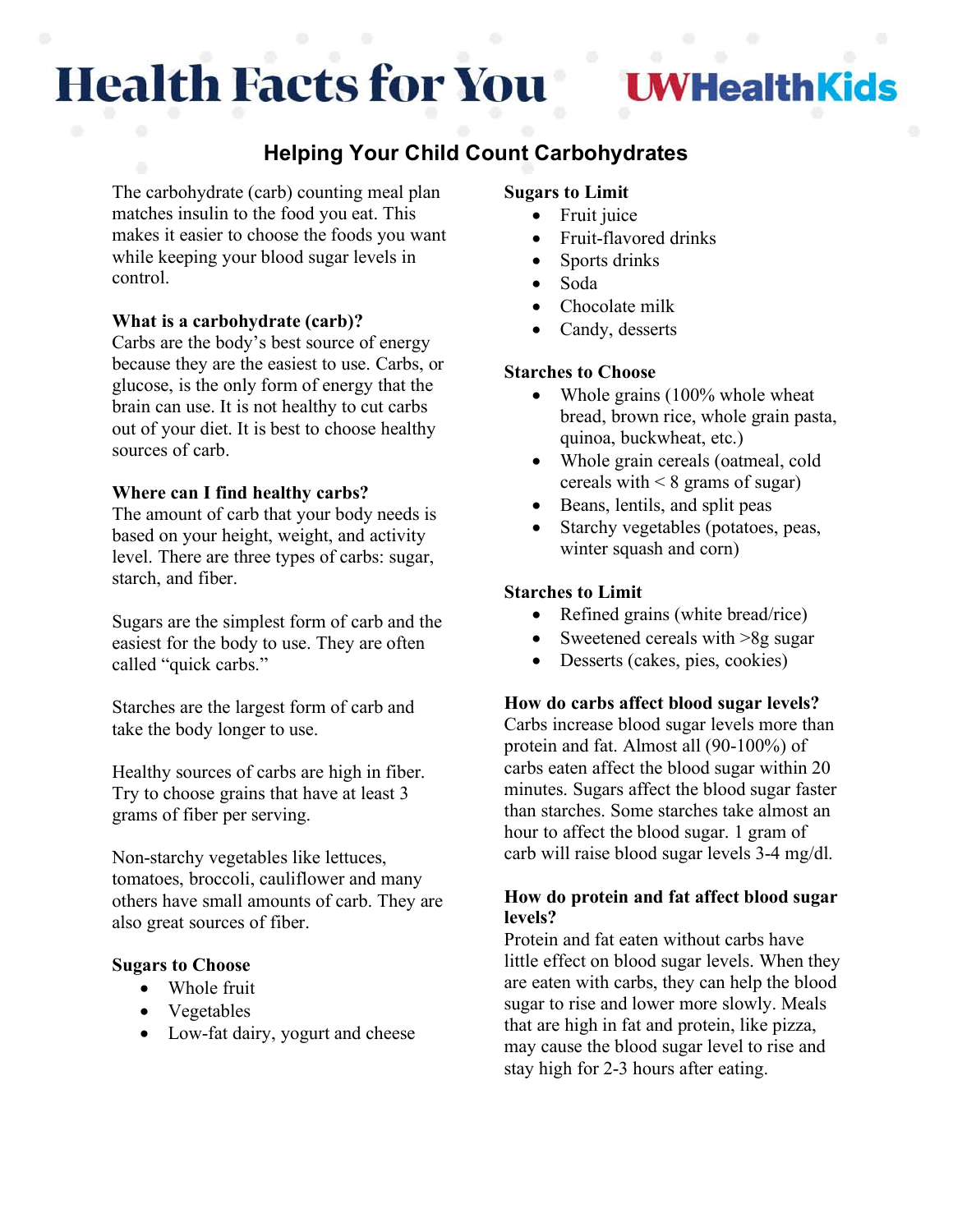# **Where can I find lean protein?**

- Fish
- Skinless chicken, turkey
- Dairy (milk, cheese, yogurt)
- Lean beef, bison and venison
- Lean pork
- Tofu and soy products
- Beans and split peas
- Nuts and seeds

## **Where can I find healthy fat?**

- Nuts and seeds
- Peanut butter and other nut butter
- Olive oil and olives
- Avocado

# **Step 1: Finding Carbs**

The food label is a great place to get carb information. For homemade foods or foods without a label, use these tools to guess the amount of carb:

- Carb counting books/food list
- Fast food and restaurant menu nutrition information
- Websites and smart phone apps

# **Step 2: Reading a Food Label for Carb Content**

The Nutrition Facts label will tell you how many and what type of carbs are in a food.

| <b>Nutrition Facts</b>                                                                                                                                                    |                |
|---------------------------------------------------------------------------------------------------------------------------------------------------------------------------|----------------|
| 8 servings per container<br><b>Serving size</b><br>$2/3$ cup (55g)                                                                                                        |                |
| <b>Amount per serving</b>                                                                                                                                                 |                |
| Calories                                                                                                                                                                  | 23             |
|                                                                                                                                                                           | % Daily Value* |
| <b>Total Fat 8g</b>                                                                                                                                                       | 10%            |
| Saturated Fat 1q                                                                                                                                                          | 5%             |
| <b>Trans Fat 0g</b>                                                                                                                                                       |                |
| <b>Cholesterol Omg</b>                                                                                                                                                    | 0%             |
| Sodium 160mg                                                                                                                                                              | 7%             |
| Total Carbohydrate 37g                                                                                                                                                    | 13%            |
| <b>Dietary Fiber 4g</b>                                                                                                                                                   | 14%            |
| <b>Total Sugars 12g</b>                                                                                                                                                   |                |
| <b>Includes 10g Added Sugars</b>                                                                                                                                          | 20%            |
| Protein 3g                                                                                                                                                                |                |
| Vitamin D 2mcg                                                                                                                                                            | 10%            |
| Calcium 260mg                                                                                                                                                             | 20%            |
| Iron 8mg                                                                                                                                                                  | 45%            |
| Potassium 240mg                                                                                                                                                           | 6%             |
| * The % Daily Value (DV) tells you how much a nutrient in<br>a serving of food contributes to a daily diet. 2,000 calories<br>a day is used for general nutrition advice. |                |

# **Step 3: Practice Carb Counting**

Practice carb counting by **keeping a food log for 1-2 weeks.** Use the "Food Record for Carb Counting" form at the end of the handout.

Keeping track will show you how foods affect your blood sugar.

- Are there carbs that affect your blood sugar more than others?
- How does exercise affect your blood sugar?
- How long do you go without eating in between meals?
- Is there a pattern of low or high blood sugars?

**Measure the food you eat.** Use measuring cups and spoons or a food scale to help you figure out the amount of food you eat. Write down the portion sizes in your food log. Measure your glasses and bowls so you know how much they will hold.

**Check your blood sugar** before you eat and 2 hours after the start of your meal. Write down these blood sugar levels in your Food Log.

**Using Your Insulin-to-Carbohydrate Ratio (ICR)-**The ICR is used to figure out the number of units of insulin you will need to "cover" the carbs in your meal or snack. You will use  $($ insulin type here) for this.

Your ICR is \_\_\_\_\_\_\_\_ unit(s) for every \_\_\_\_\_\_\_\_\_ grams of carb you eat. ICR is often written like this  $\underline{\qquad \qquad}$ :

Add up the carb grams in food and drinks. Divide the total carb grams by your ICR to figure out the insulin units you need. Example: 60 grams of total carbohydrate divided by  $\qquad$  = units of (insulin type here).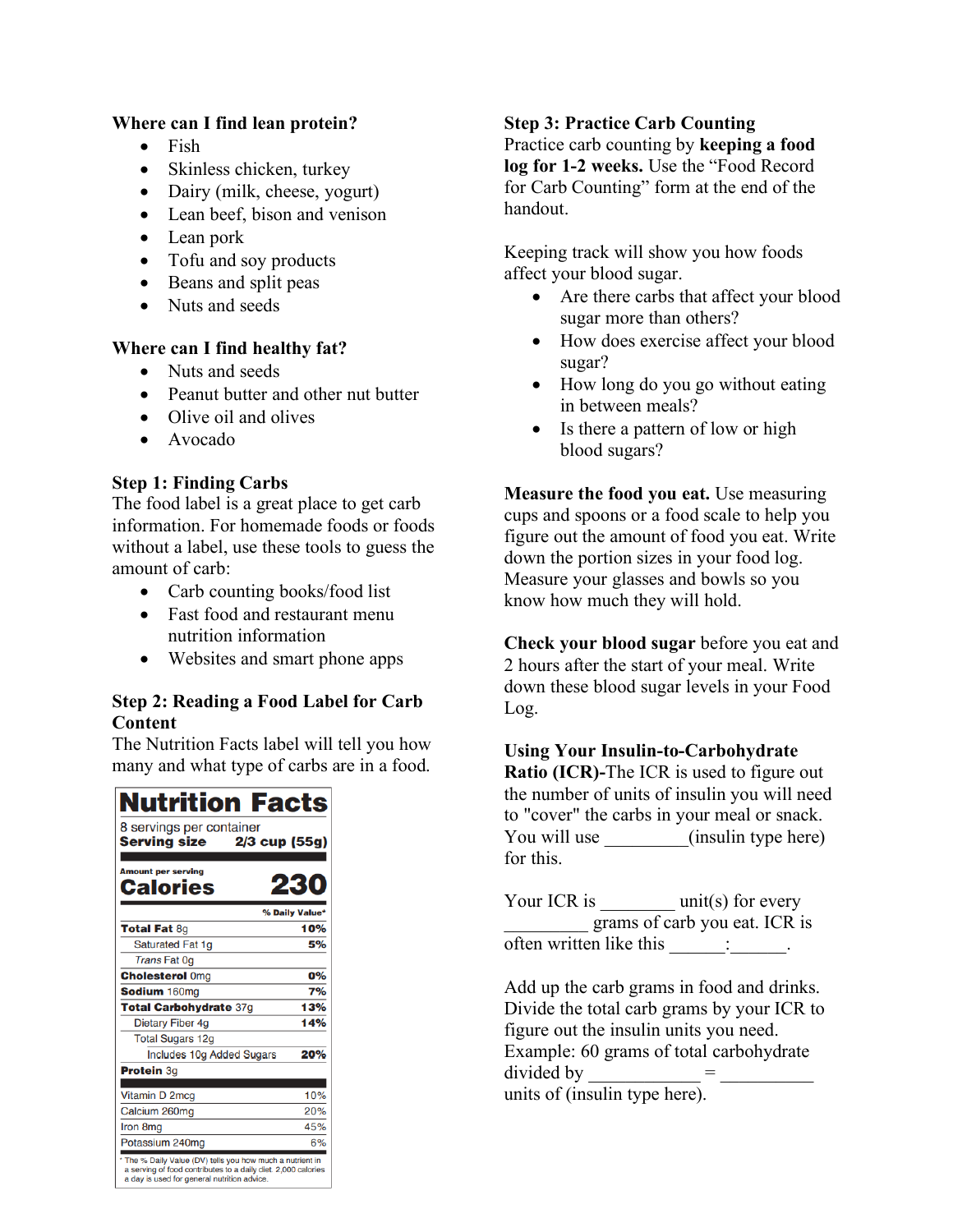If you are eating a meal, you may need to add units of correction insulin to the units of insulin for food. Consult your correction scale.

#### **Step 4: Fine Tuning**

#### **Consistency with Carbs**

You need to feed your body energy (carbs) throughout the day. Eating carbs throughout the day helps to keep blood sugar levels stable. It also helps to keep you satisfied between meals.

#### **Fiber in Meals**

The amount of fiber in a food can affect your blood sugar because it is not 100% digested. This slows your rise in blood sugar. Foods that have 2-3 grams of fiber will not affect your blood sugar levels much.

#### **Sugar Alcohols**

Sugar alcohols like maltitol, mannitol, sorbitol, and xylitol are used in "sugar-free" foods. They have calories and can raise your blood sugar slightly, but not like real sugar does. Eating more than 10 grams of sugar alcohols can cause gas, bloating, and/or diarrhea.

#### **Everyone Is Different**

Your body will respond in its own way to food that you eat. That response may differ from someone else who has diabetes. Keep a food log with your blood sugars to find out which foods affect your blood sugar the most. Foods to watch out for are casseroles, fried foods, and high fat desserts.

#### **Cookbooks**

American Diabetes Association Complete Guide to Carb Counting: 2<sup>nd</sup> Edition by Hope Warsaw and Karmen Kulkami. 2004.

The Diabetes Carbohydrate & Calorie Counter: 3rd Edition, by Annette B. Natow and Jo-Ann Heslin. 2006.

The Ultimate Guide to Accurate Carbohydrate Counting by Gary Scheiner, 2006.

American Diabetes Association Guide to Healthy Restaurant Eating by Hope S. Warshaw. 2009.

The Calorie King Calorie, Fat, & Carbohydrate Counter 2011, by Allen Borushek. 2011.

**Scales** EatSmart Digital Nutritional Scale [\(www.amazon.com\)](file://www.amazon.com)

Nutri-Way Dietary Computer Scale [\(www.intergrateddiabetes.com\)](file://www.intergrateddiabetes.com)

Salter Digital Nutritional Scale (you can find at Williams-Sonoma)

#### **Diabetes Nutrition Websites**

[www.nutritiondata.com](http://www.nutritiondata.com/) [www.fitwatch.com](http://www.fitwatch.com/) [www.sparkrecipe.com](http://www.sparkrecipe.com/) [www.fatsecret.com](http://www.fatsecret.com/)

There are websites that offer food tracking tools and recipe builders. These are great tools if you would like to know the carbohydrate and nutrition facts for common foods, meals or favorite recipes. These same sites may also have free recipes to try, or to compare to your favorites. All these tools are free, except Calorie King. Calorie King requires a subscription.

**NutritionData.com** has free food search, meal tracking and recipe analysis. See [http://nutritiondata.self.com/.](http://nutritiondata.self.com/)

**MyFitnessPal.com** has free food search, meal tracking and recipe analysis. See [http://www.myfitnesspal.com/.](http://www.myfitnesspal.com/)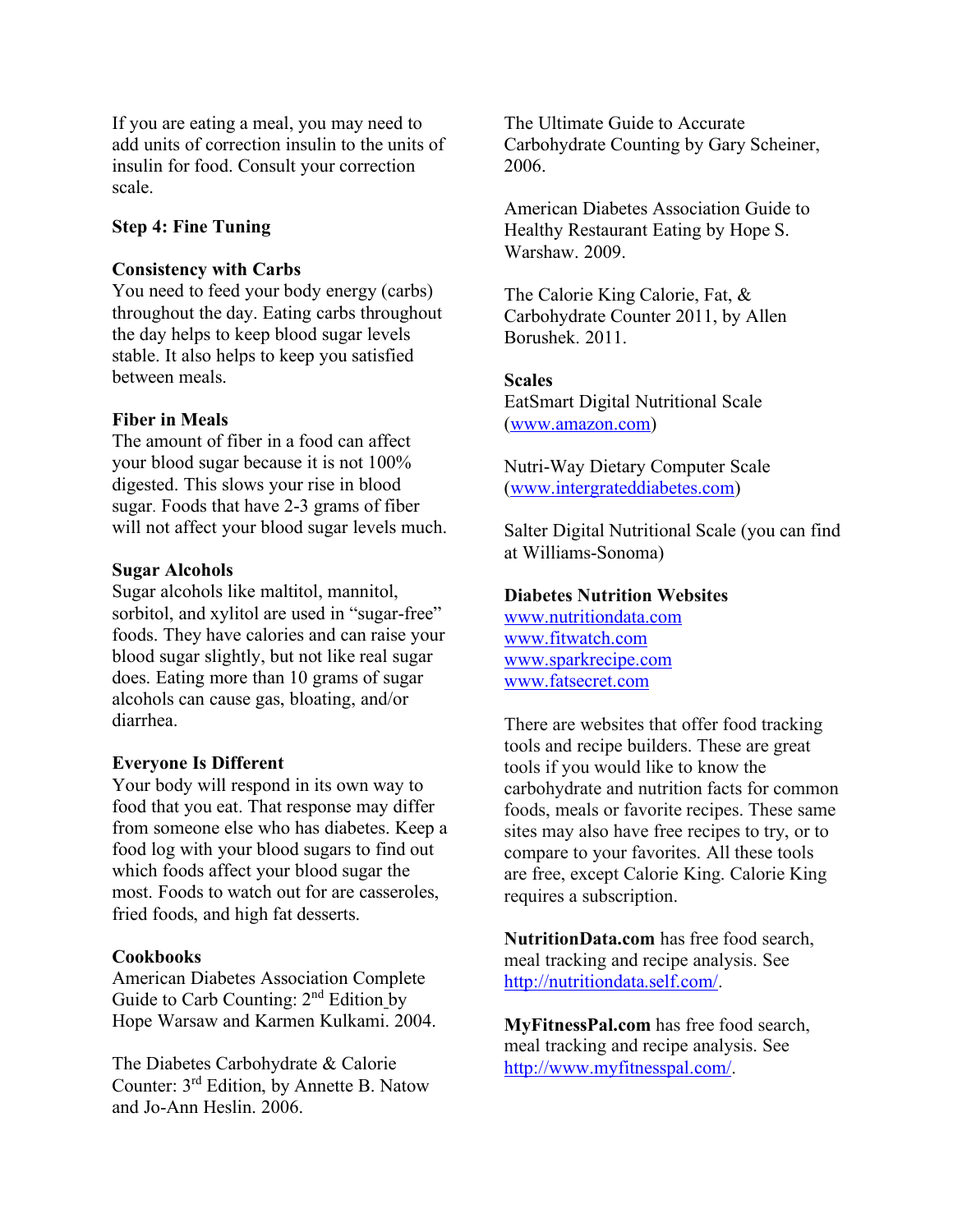**CalorieKing.com** has a free food search function. It does require a subscription to use their food diary, goal setter, activity planner, charts and graphs. The Calorie King food search app for Apple devices is free, and you can download it from the App Store. If your phone or tablet uses Android, save the bookmark of the Calorie King website to the home screen of your device. See [www.calorieking.com](http://www.calorieking.com/)

#### **Who to Call**

If you are a UW Health patient and have more questions, please call UW Health at one of the phone numbers listed below. You can also visit our website at [www.uwhealth.org/nutrition.](http://www.uwhealth.org/nutrition)

Nutrition clinics for UW Hospital and Clinics (UWHC) and American Family Children's Hospital (AFCH) can be reached at: **(608) 890-5500.**

Nutrition clinics for UW Medical Foundation (UWMF) can be reached at: **(608) 287-2770.**

If you are a patient receiving care at UnityPoint – Meriter, Swedish American or a health system outside of UW Health, please use the phone numbers provided in your discharge instructions for any questions or concerns.

Your health care team may have given you this information as part of your care. If so, please use it and call if you have any questions. If this information was not given to you as part of your care, please check with your doctor. This is not medical advice. This is not to be used for diagnosis or treatment of any medical condition. Because each person's health needs are different, you should talk with your doctor or others on your health care team when using this information. If you have an emergency, please call 911. Copyright 9/2020 University of Wisconsin Hospital and Clinics Authority. All rights reserved. Produced by the Clinical Nutrition Services Department and the Department of Nursing. HF#342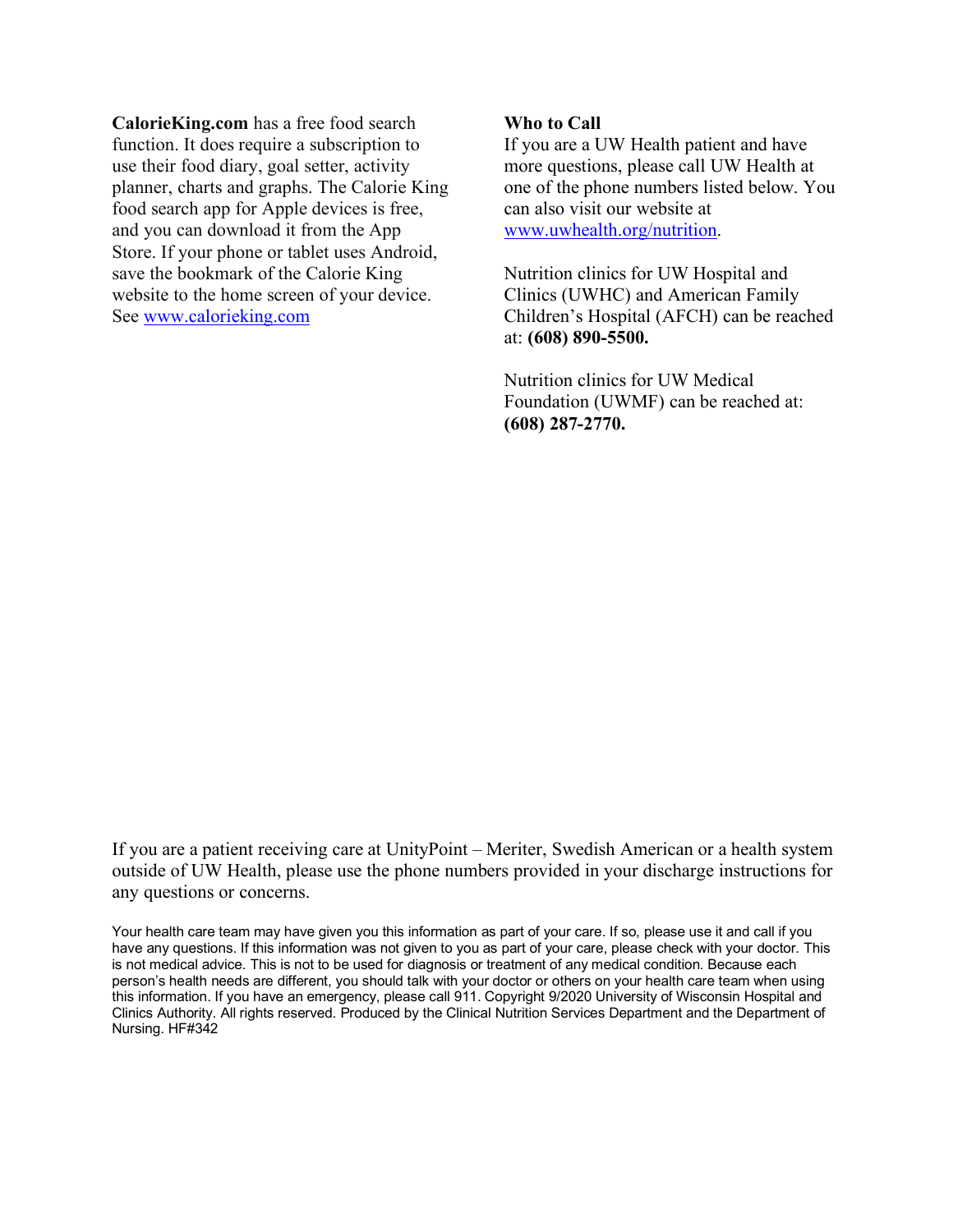# **Food Record for Carb Counting – Example**

Food records can be a helpful way to learn how carbs and medicines affect blood sugars. This example includes a place to record your blood sugar (BG) before meals and two hours after meals. Foods and drinks, the amount, and the grams of carb can be recorded. Grams of carb for each meal should be added**.**

| <b>Time</b> | <b>BG</b> | <b>Foods/Drinks</b>              | <b>Amount</b><br>(e.g. | Carb<br>grams   | <b>Insulin</b><br>taken            | $BG \sim 2$<br>hours | Time you<br>tested |
|-------------|-----------|----------------------------------|------------------------|-----------------|------------------------------------|----------------------|--------------------|
|             |           |                                  | cups,                  |                 |                                    | later                | after meal         |
|             |           |                                  | ounces)                |                 |                                    |                      |                    |
| 7:14        | 112       | Whole wheat toast                | 2 slices               | 30 <sub>g</sub> | Humalog                            | $156$ mg/dl          | 9:05AM             |
| AM          |           |                                  |                        |                 | 3units                             |                      |                    |
|             |           | Margarine                        | $2$ tsp                | --              |                                    |                      |                    |
|             |           | Poached eggs                     | $\overline{2}$         | --              |                                    |                      |                    |
|             |           | Fresh strawberries               | $1\frac{1}{2}$         | 17g             |                                    |                      |                    |
|             |           |                                  | cups                   |                 |                                    |                      |                    |
|             |           | Coffee (w/Splenda <sup>®</sup> ) | 2 cups                 | --              |                                    |                      |                    |
|             |           | Skim milk (in coffee)            | 4 Tbsp                 | 3g              |                                    |                      |                    |
|             |           |                                  |                        | Total= $50g$    | Divide total by ratio to get units |                      |                    |
|             |           |                                  |                        |                 | of insulin and then add for        |                      |                    |
|             |           |                                  |                        |                 | correction if needed.              |                      |                    |
| 10:00<br>AM |           | Medium apple                     | 1                      | 25g             |                                    |                      |                    |
|             |           | String cheese                    | 1 <sub>oz</sub>        | 1g              |                                    |                      |                    |
|             |           |                                  |                        | Total= $76g$    | Let long acting insulin cover      |                      |                    |
|             |           |                                  |                        |                 | snacks of 15-30 grams of carb.     |                      |                    |